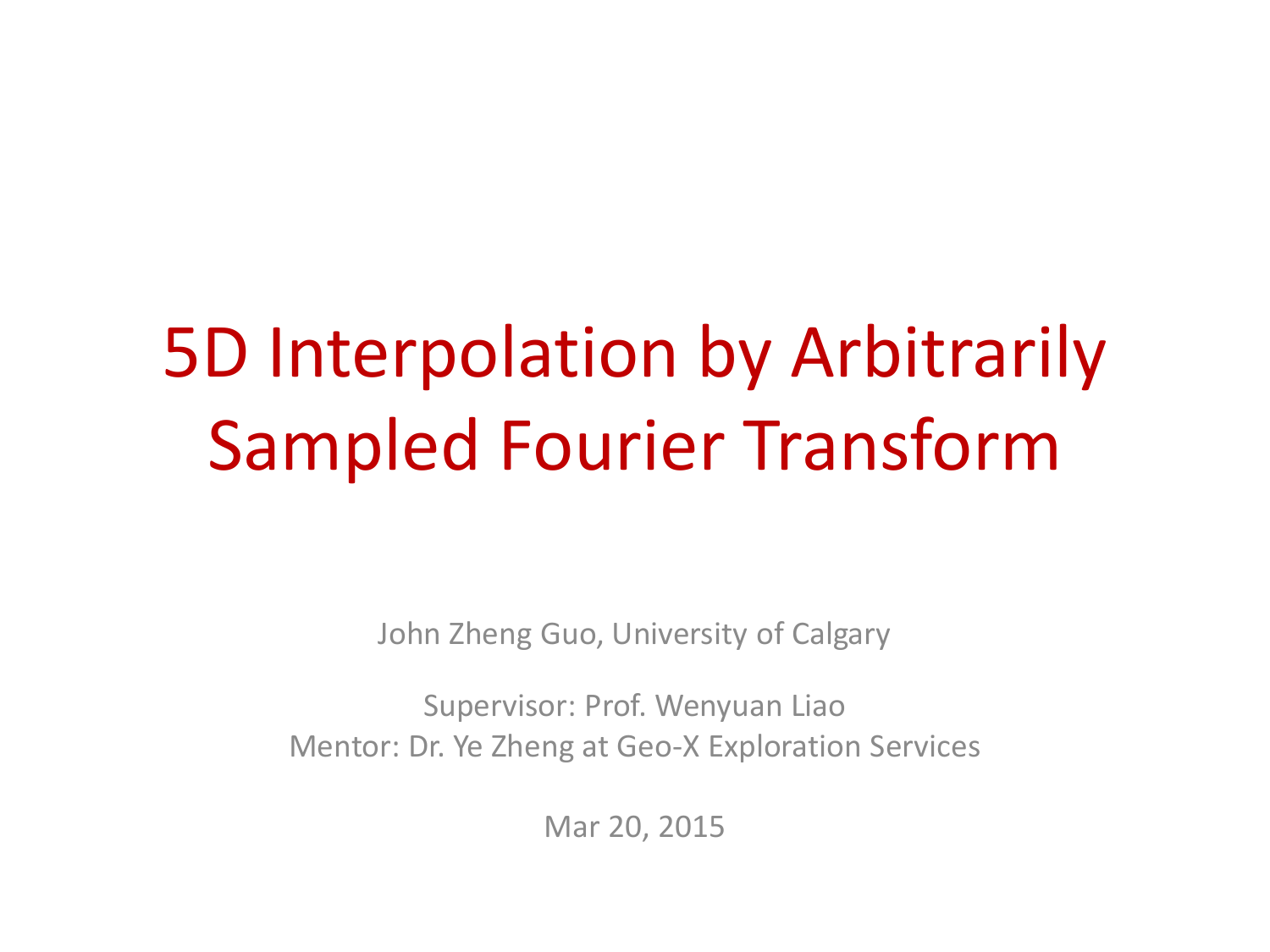# **Outline**

- Introduction
- Fourier Based 5D Interpolation Methods
- The Arbitrarily Sampled Transform (ASFT) Method
- West Canadian Sedimentary Basin (WSCB) Real Data Test
- Conclusions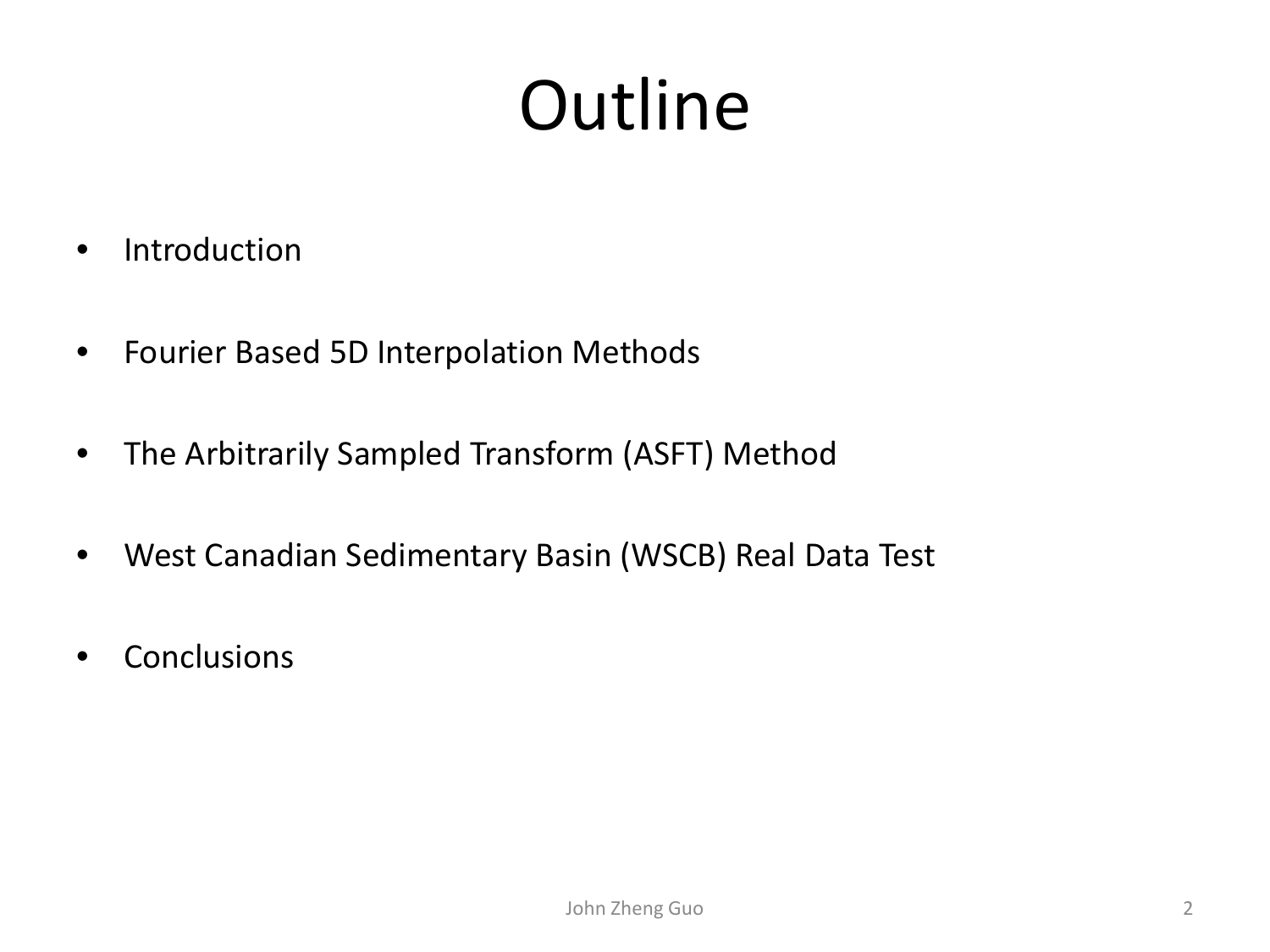## Introduction: What Is 5D Interpolation and Why It's Important?

- Seismic data processing methods such as migration often work better if input traces are from an equally spaced ("equispaced") or regular midpoint-offset grid.
- However, this ideal condition is often difficult to achieve due to several reasons, including equipment failure and malfunction, locations unable to reach, and economics. Also, due to change of grid specification.
- Therefore, in practice, "data interpolation", which interpolates or extrapolates irregular input seismic data to a desired regular grid or any point in general, becomes an important processing step.
- Since the data has one dimension in time/sample (temporal), and four dimensions in midpoint-offset (spatial), so the method is called "5D interpolation."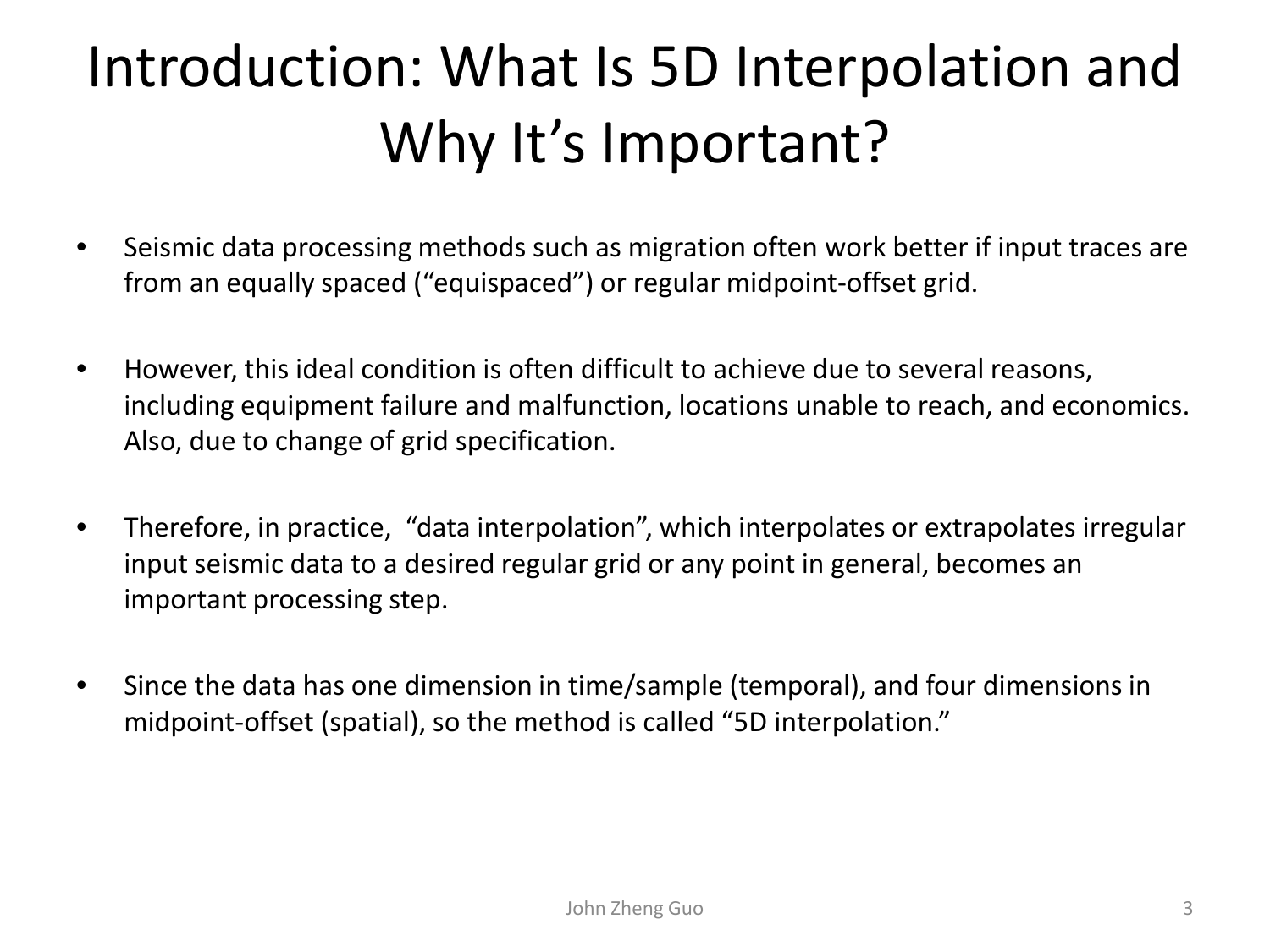## Introduction: Categories of Seismic Data Interpolation Methods

- Binning
	- Primitive
- f-x Methods
	- Results not satisfactory
- Radon, Curvelet Based
	- So far mainly used in 3D interpolation

#### • **Fourier-Based**

- Best results in 5D interpolation
- Computationally expensive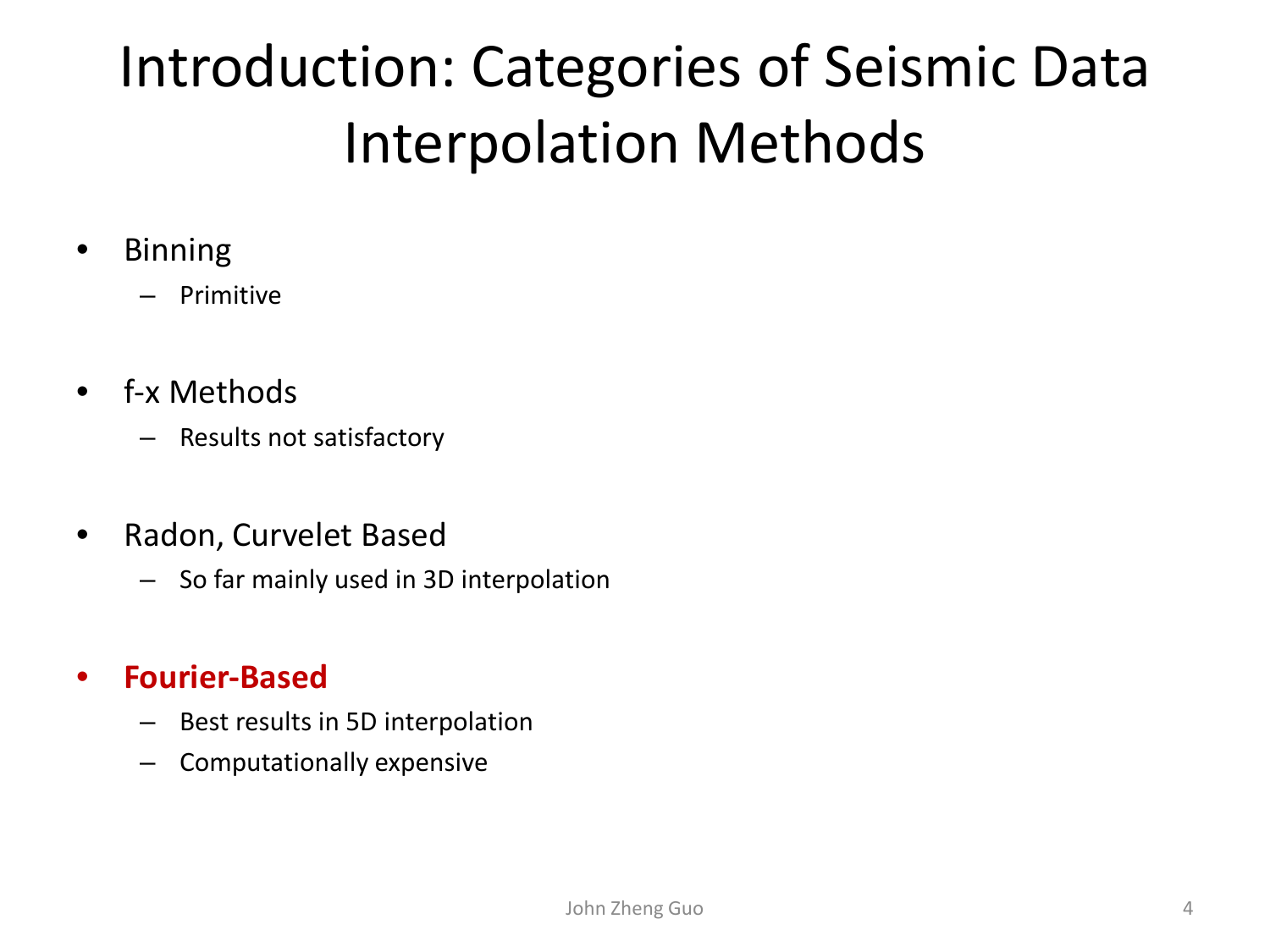## Fourier-Based 5D Interpolation Methods

#### Existing popular methods

- Projection Onto a Convex Set (POCS)
- Minimum Weighted Norm Interpolation (MWNI)
- Anti-Leakage Fourier Transform (ALFT).
- Based on the same principle
	- Computing "spatial frequency contents" in the f-K domain
- Differences in the actual implementations.
	- True or binned input trace positions
	- Iterative or not
	- These differences have an impact on effectiveness, speed and quality
	- By tuning various parameters, those methods can convergence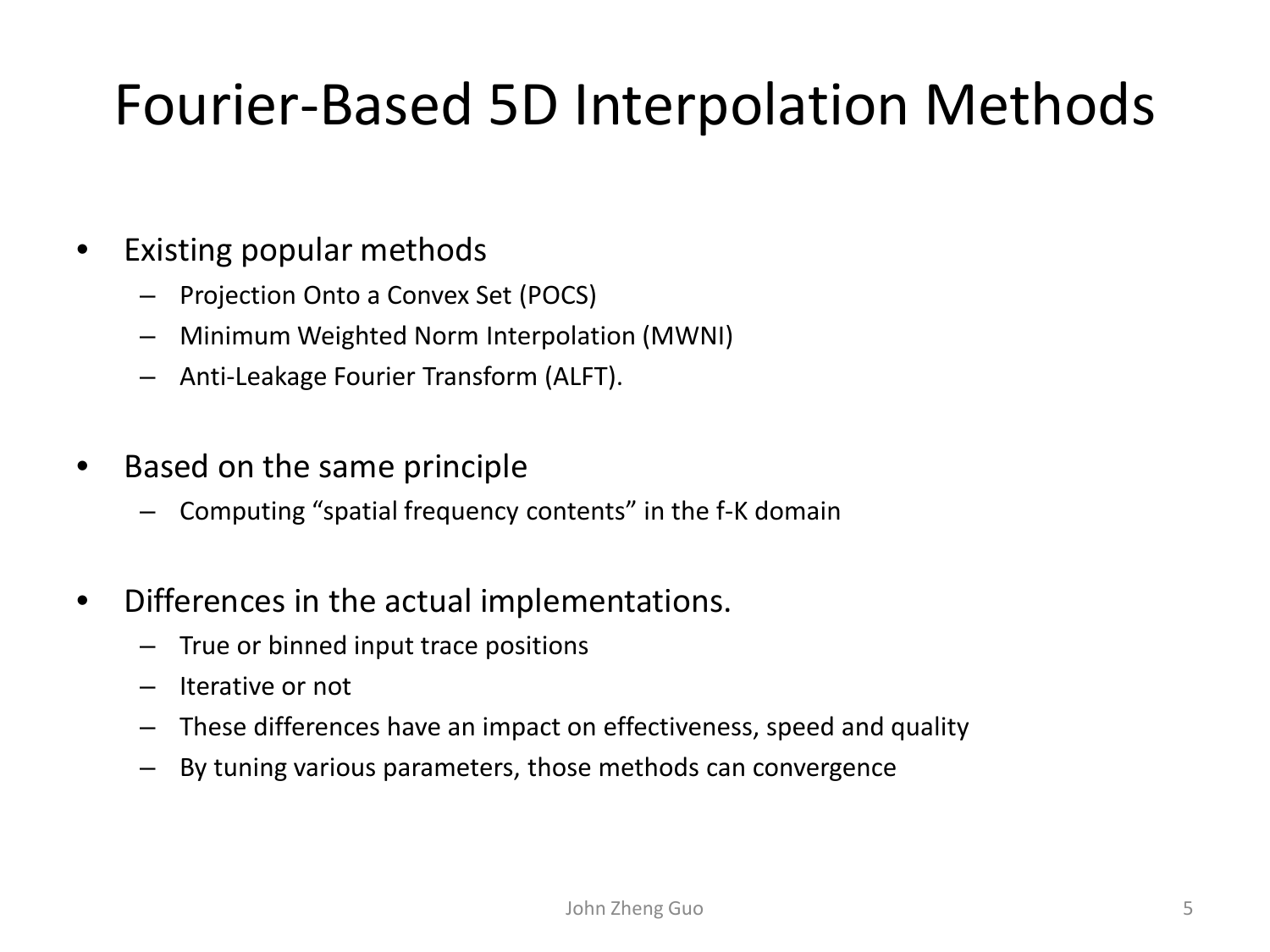## Fourier-Based Methods: Key Points

- Operate in the frequency-wavenumber (f-K) domain.
	- f is the "temporal frequency" transformed by FFT from the 1D time/sample dimension.
	- K is the wavenumber corresponding to the Fourier coefficients in the 4D midpoint-offset domain, it's also called "spatial frequency".
- Each temporal frequency is treated independently.
	- "Temporal frequency slice"
- For each temporal frequency slice
	- Spatial frequency contents computed
	- Then transformed back onto the output grid by inverse Fourier transform.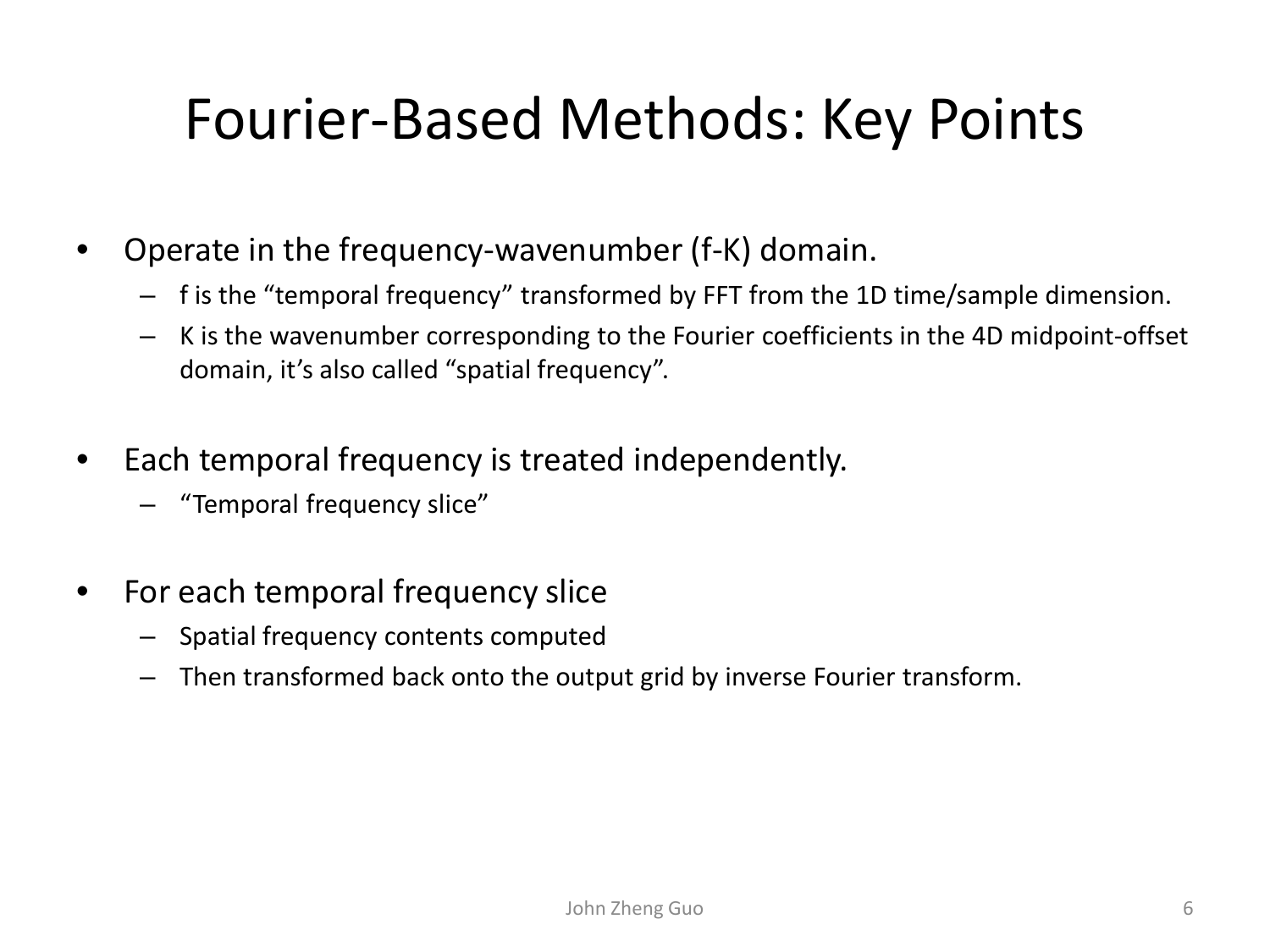## Fourier-Based Methods: Flow Chart

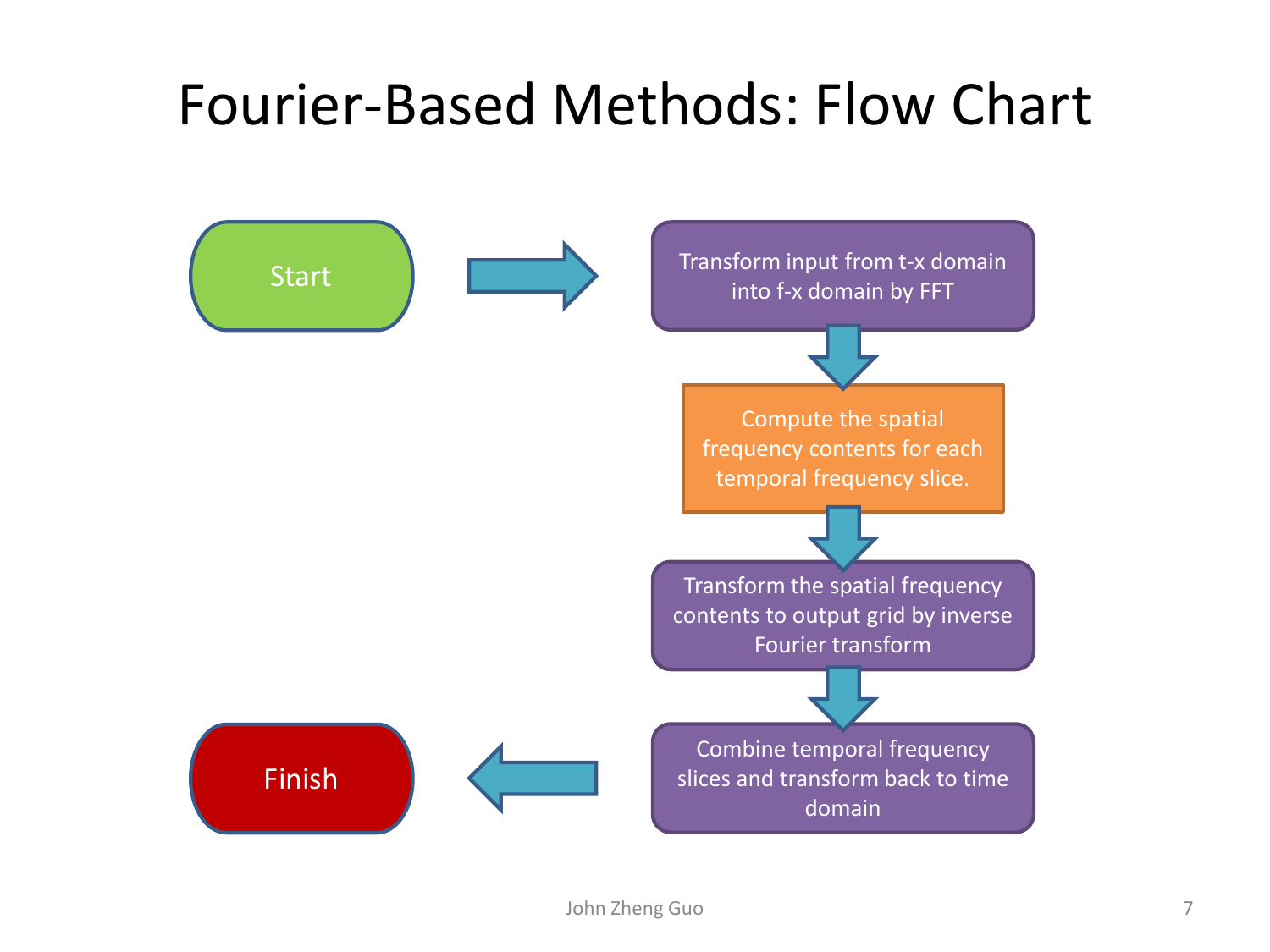## Fourier-Based Methods: Spatial Frequency Contents

- We define that "spatial frequency contents" consist of many Fourier coefficients.
- Each Fourier coefficient is a complex value for its energy and associated with a 4- dimentional vector for its location in wavenumber domain.
- All solved Fourier coefficients together form the estimated spatial frequency contents, and interpolated traces at regularized locations are computed by inverse Fourier transform.
- Mathematically, let  $c = (c_K, c_F)$  be a Fourier coefficient,  $c_K$  be its wavenumber and  $c_F$ be the associated energy, the inverse Fourier transform to location  $x$  is, with appropriate normalization,

$$
f^{-1}(c,x)=c_Ee^{2\pi i\langle c_K,x\rangle}
$$

where < > is the inner product operator.

• The final interpolated result at x is obtained by summing up the inverse transform from the entire spatial frequency contents.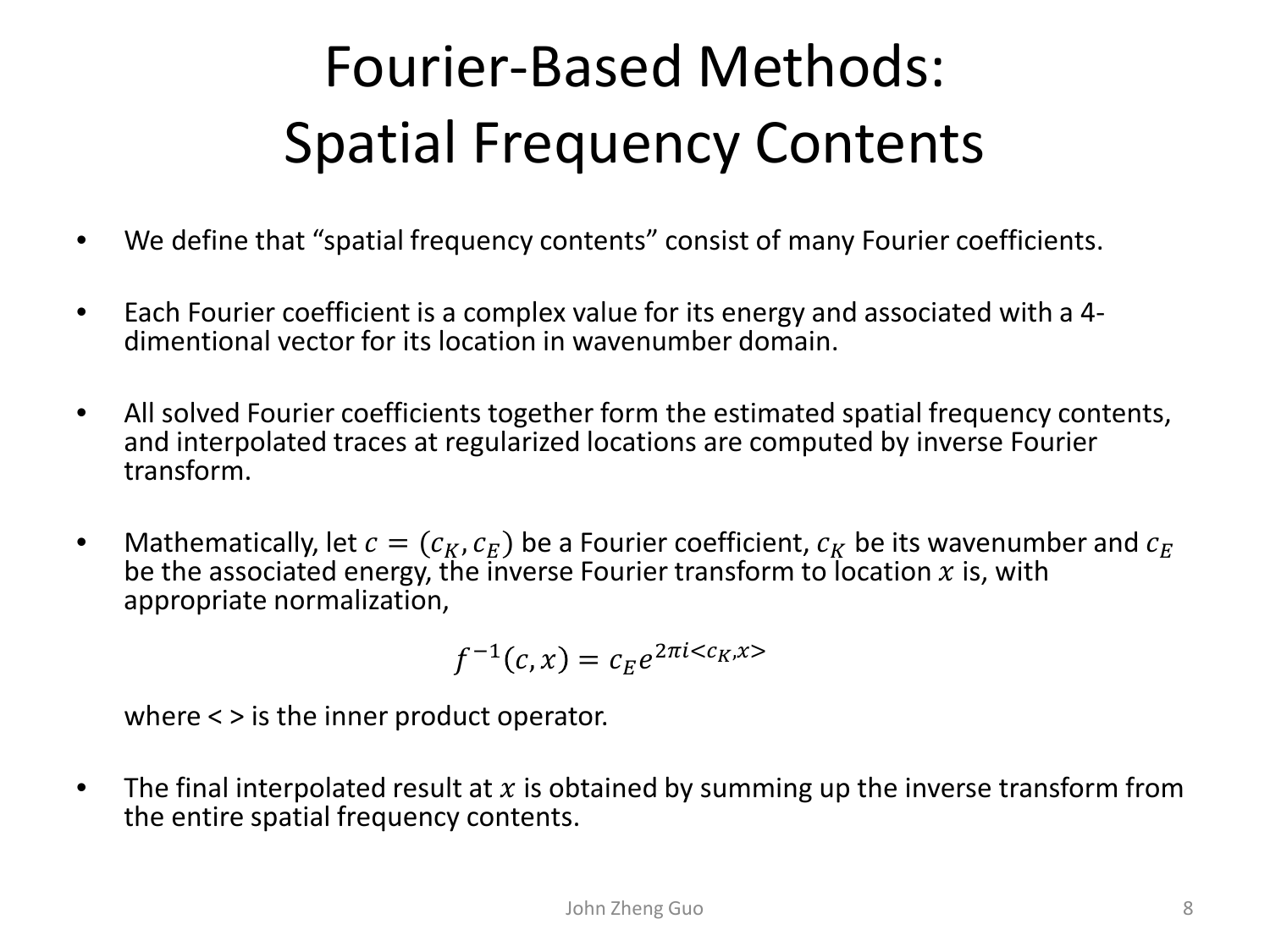## Fourier-Based Methods: POCS

- **Iterative**
- Uses binned input traces
- Perform FFT on them
- Apply a threshold
- Only keep the Fourier coefficients larger than the threshold
- Fast but suboptimal interpolation accuracy
- Many variations and improvements since the original version (2006)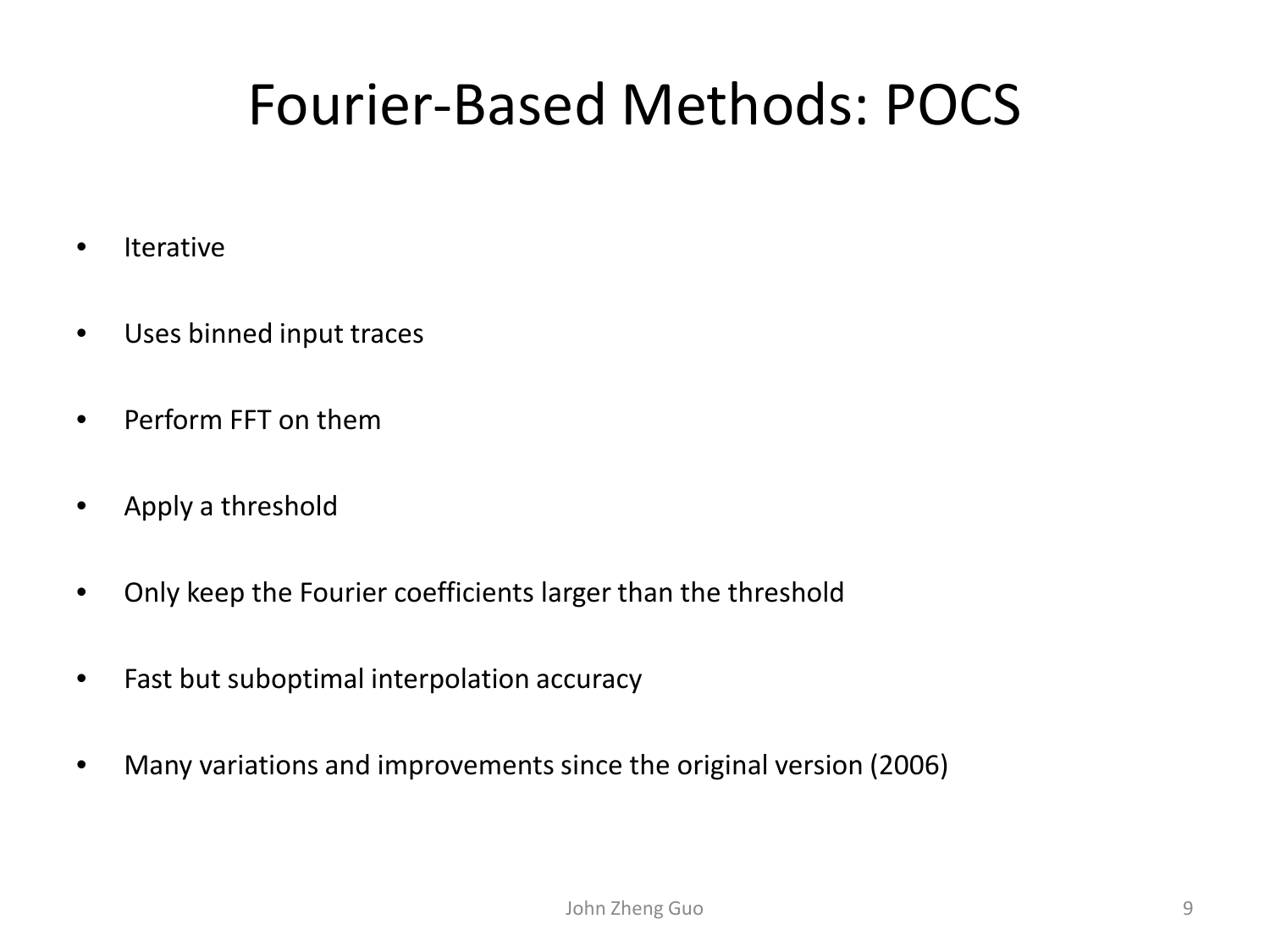## Fourier-Based Methods: MWNI

- Non-iterative
- Uses binned input traces
- Tries to solve an optimization problem
- Cost function is the norm of "residual data"
- Spatial frequency contents are computed by the cost function
- Many variations by tuning the cost function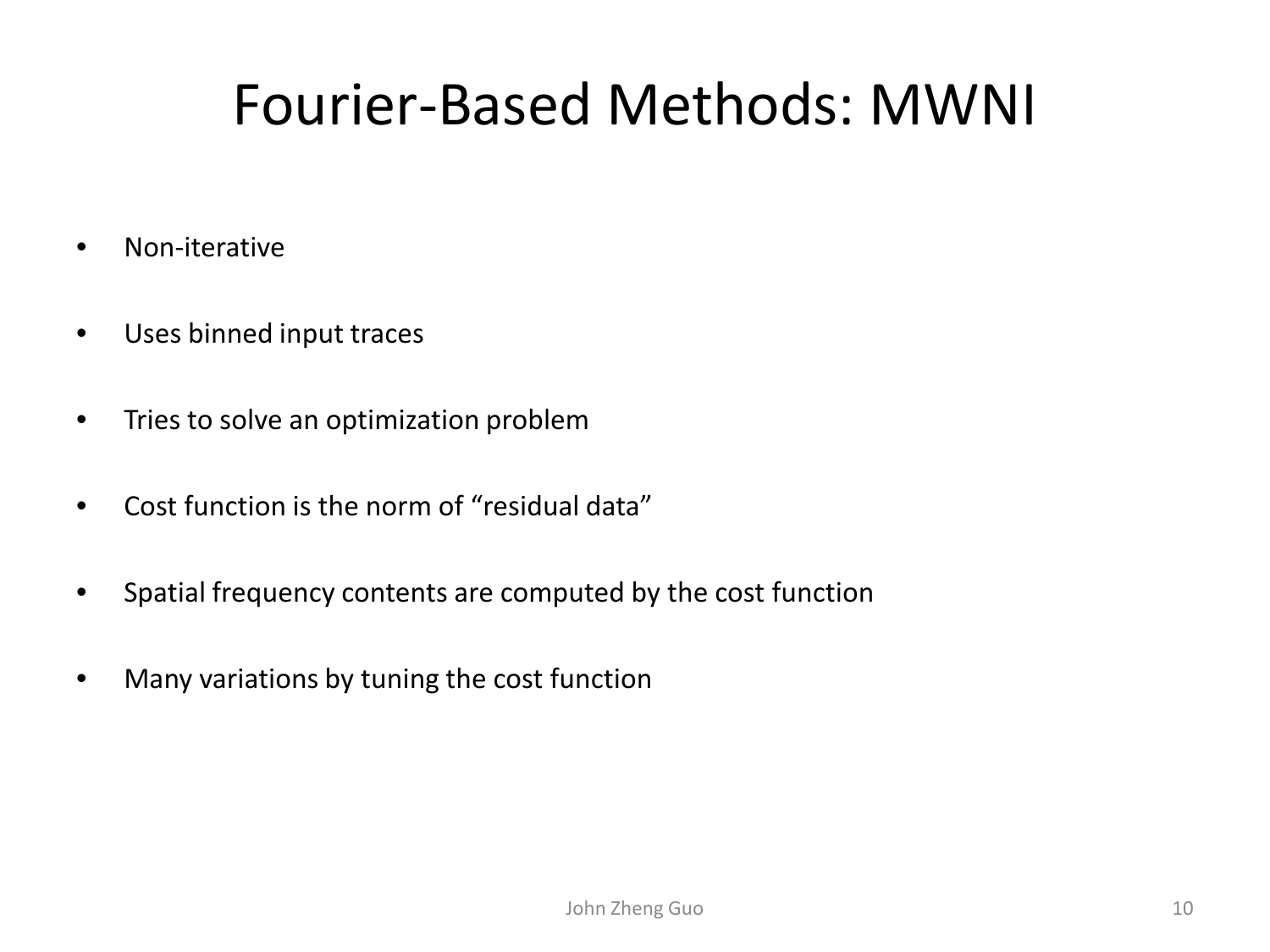## Fourier-Based Methods: ALFT

- ALFT computes the spatial frequency contents in an iterative manner: in each round, it first calculates the estimated energy associated with each of the Fourier coefficients from a pre-selected set of wavenumbers (typically a regular grid of points) in the f-K domain by a weighted DFT method.
- Let T be input data in the f-x domain indexed by l, and each trace  $t_1$  be associated with location  $x_l$ , energy  $e_l$ , and an appropriately defined weight  $w_l$ . For a Fourier coefficient c with wavenumber  $c_K$ , its energy is estimated as

$$
c_E \approx \sum_{t_l \in T} w_l e_l e^{-i2\pi \langle c_K, x_l \rangle}
$$

- Then, it selects c with the largest  $c_F$  and adds it to the spatial frequency contents, subtract its inverse from current input data to get "residual" data, and proceeds into the next round with residual data as new input until a threshold is reached.
- According to tests by Geo-X, ALFT is superior to POCS and MWNI but is much slower.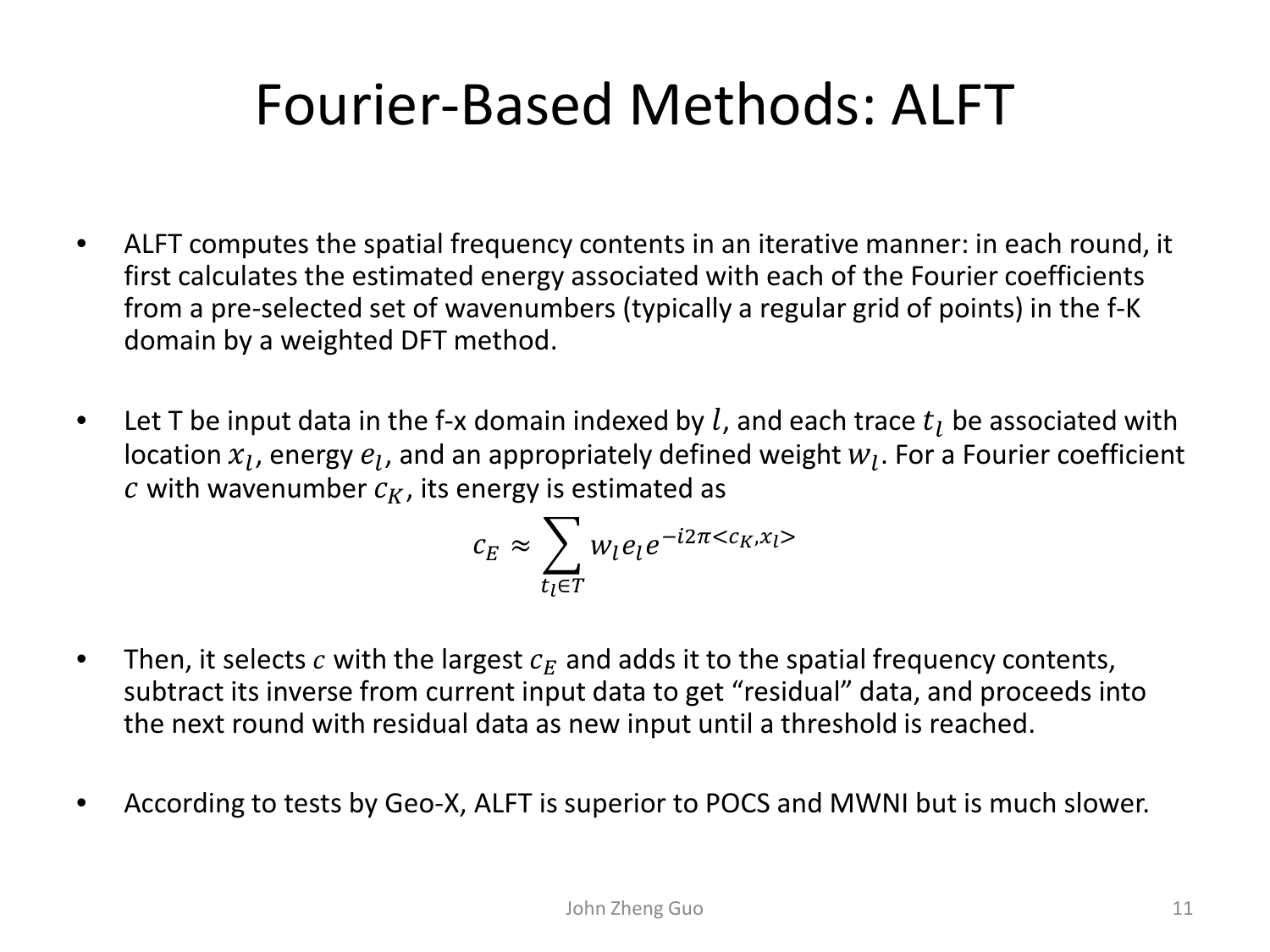## The Arbitrarily Sampled Transform (ASFT) Method for 5D Interpolation

- ASFT is an iterative method, similar to POCS and ALFT.
- In each round, it adaptively computes one or several Fourier coefficients by an optimization scheme.
- This is done in two stages: selection, and optimization.
- Residual data becomes input data for next round.
- Adaptive threshold is used to determine termination of computation.
- The Fourier coefficients are collected and inversely transformed to the desired output grid.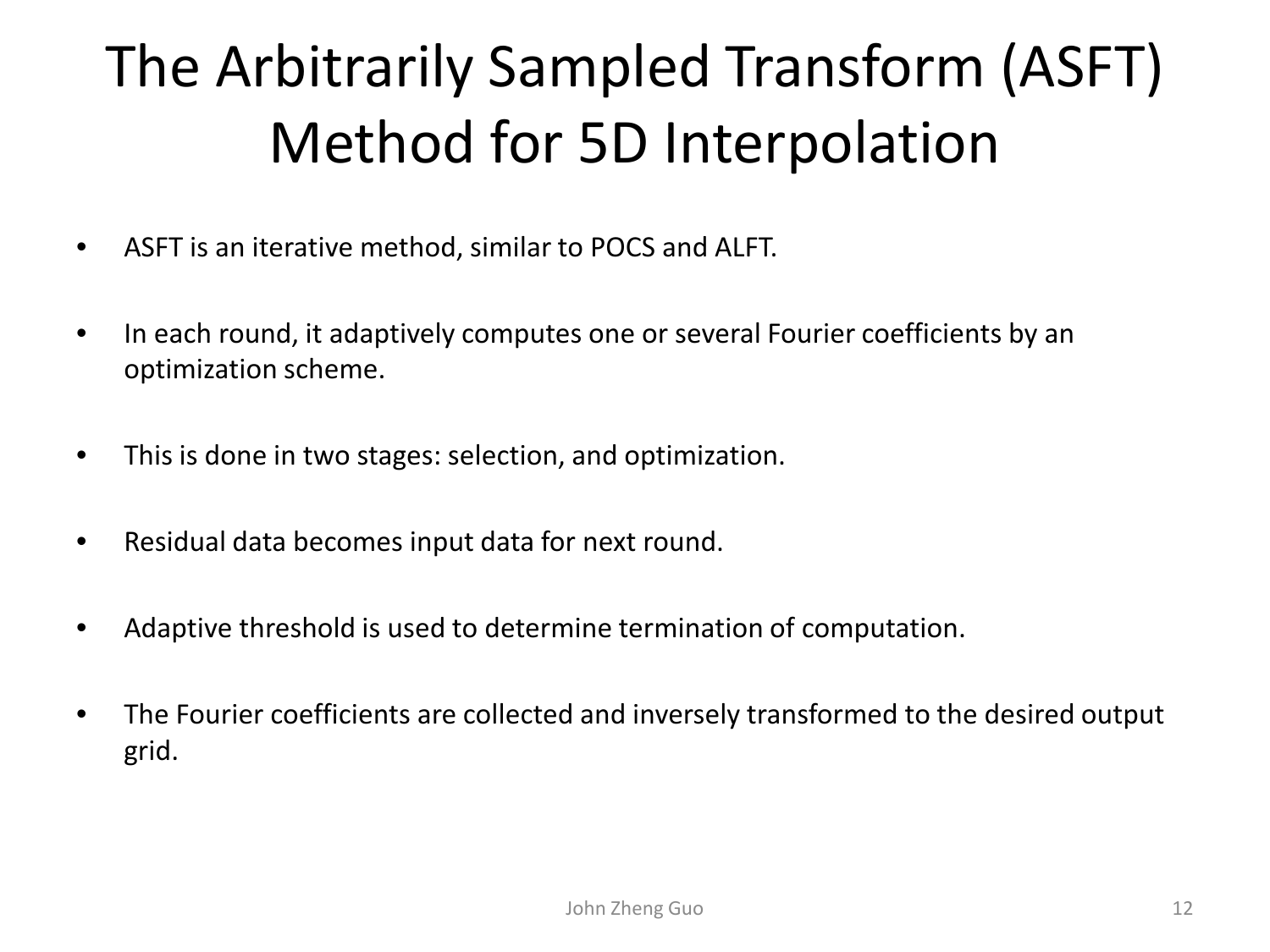## ASFT: Fourier Coefficient Selection

- Role similar to the weighted DFT used in ALFT, but better accuracy with optimization.
- Let T be input data in the f-x domain indexed by l, and each trace  $t_l$  be associated with location  $x_l$  and energy  $e_l$ .
- Pre-select  $c_K$  from a grid. The cost for the energy  $c_F$  is:

$$
\mathcal{J}(c_E) := \sum_{t_l \in T} ||e_l - f^{-1}(c, x_l)||^2
$$

where  $c = (c_K, c_F)$ .

- Minimize  $c_F$
- Done analytically, as efficient as the weighted DFT used in ALFT
- Then pick the Fourier coefficient  $c = (c_K, c_F)$  with the largest  $c_F$ .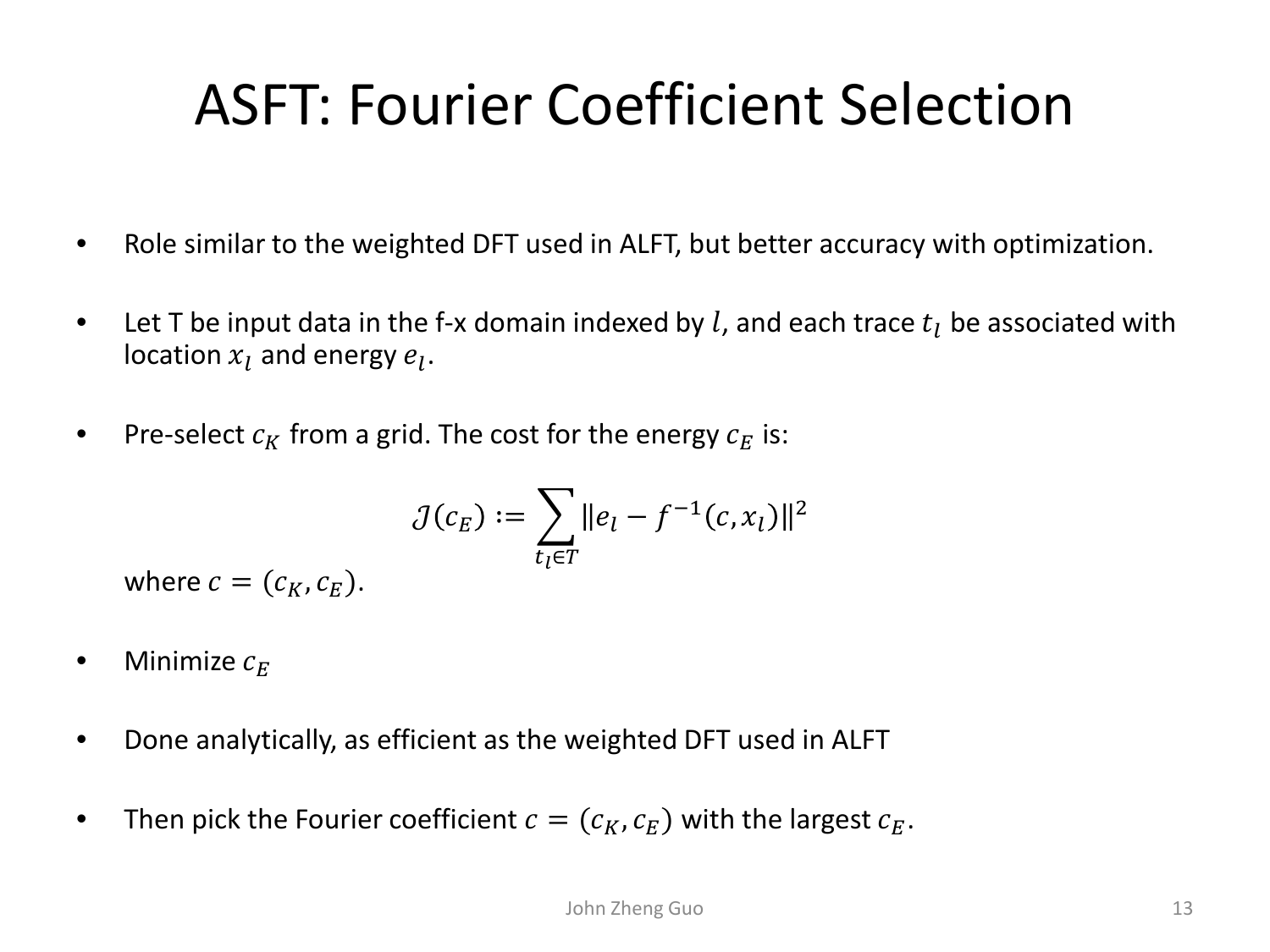## ASFT: Fourier Coefficient Optimization

• Let T be input data in the f-x domain indexed by l, and each trace data  $t_1$  be associated with location  $x_i$  and energy  $e_i$ . The cost for Fourier coefficient  $c$  is the same as before:

$$
\mathcal{J}(c) := \sum_{t_l \in T} ||e_l - f^{-1}(c, x_l)||^2
$$

- However, at the optimization stage, we would take the previously selected  $c$  as input and use the cost function to optimize both  $c_F$  and  $c_K$  for c.
- The Fourier coefficient is optimized by a gradient-based optimization algorithm such as CG or BFGS.
- As a result, for ASFT, true positions of the input traces are used for computation and the spatial frequency contents are allowed to be at an arbitrary point in the f-K domain.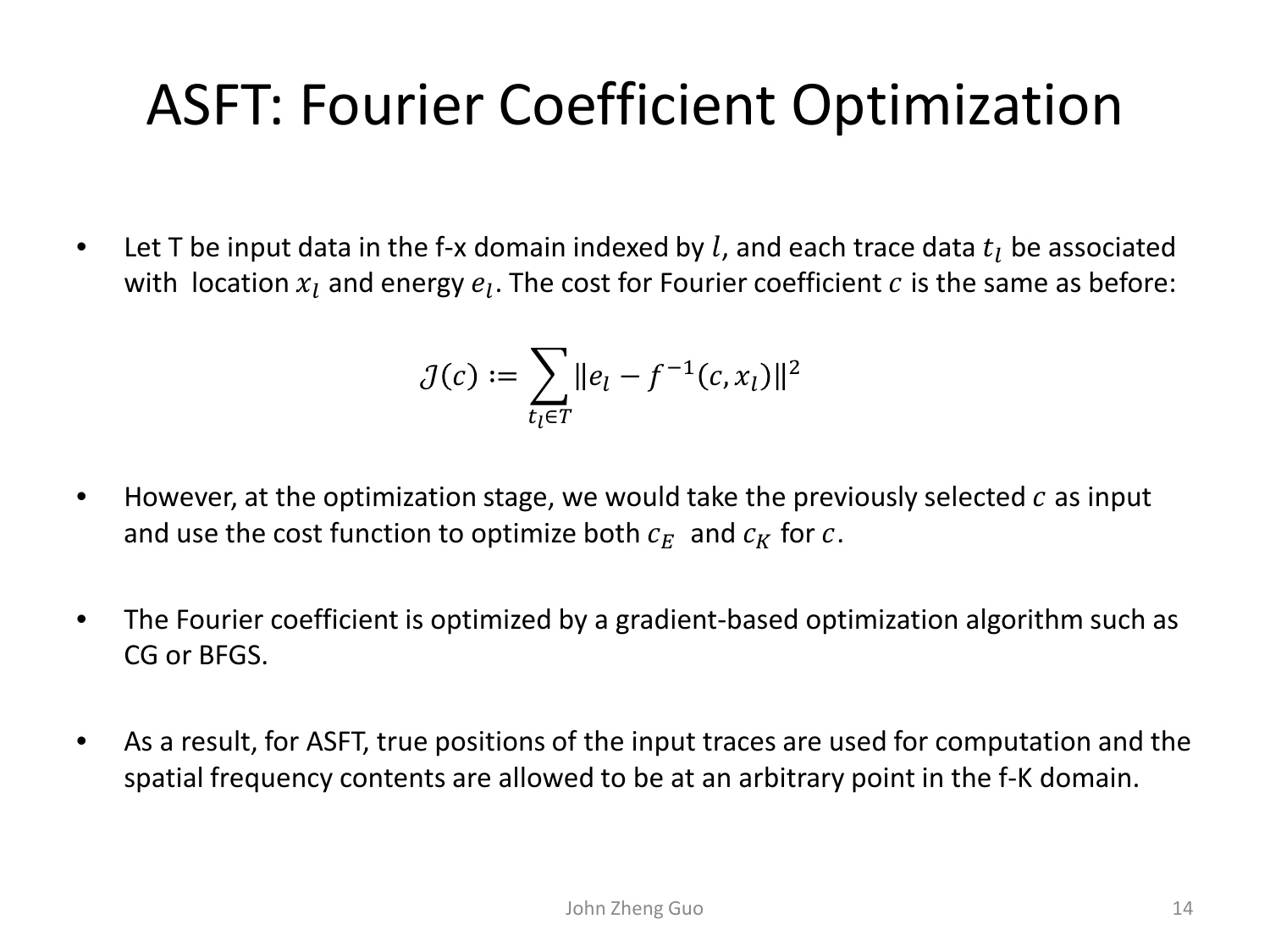## ASFT: Advantages

- Uses true input trace position
- Iterative, ALFT-like
	- Reduces Leakage
- Optimizes Fourier coefficient by a cost function
	- The best idea from MWNI
- Able to compute several Fourier coefficients in one round
	- Best combination of speed and quality
- **Unifying and improving upon POCS, MWNI and ALFT**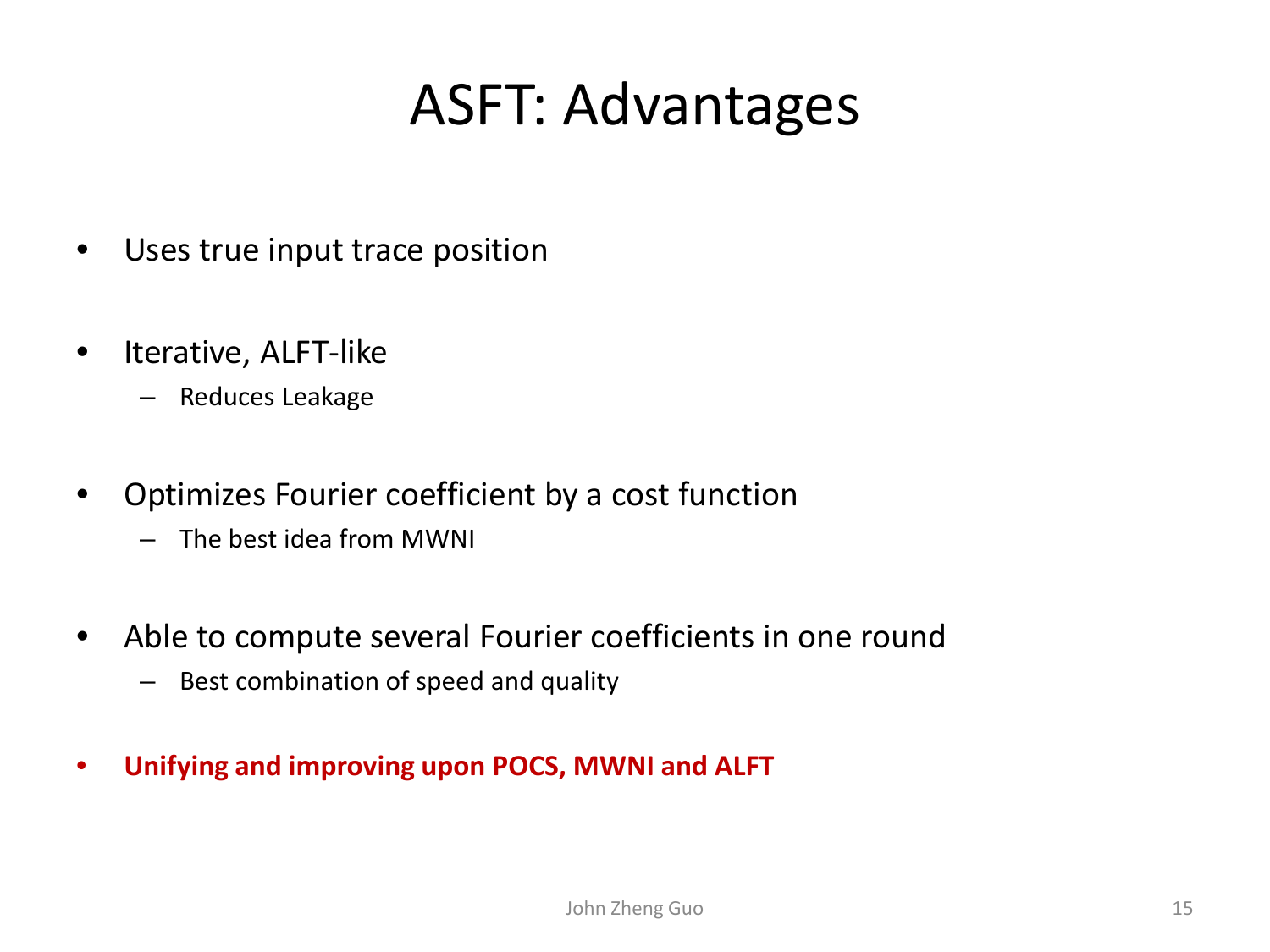#### ASFT: 1D Demo



Function:  $y = \sin(x/5)$ ,  $x = 1...128$ 

| Red         | Input                         |
|-------------|-------------------------------|
| Green       | <b>Reconstruction by ALFT</b> |
| <b>Blue</b> | <b>Reconstruction by ASFT</b> |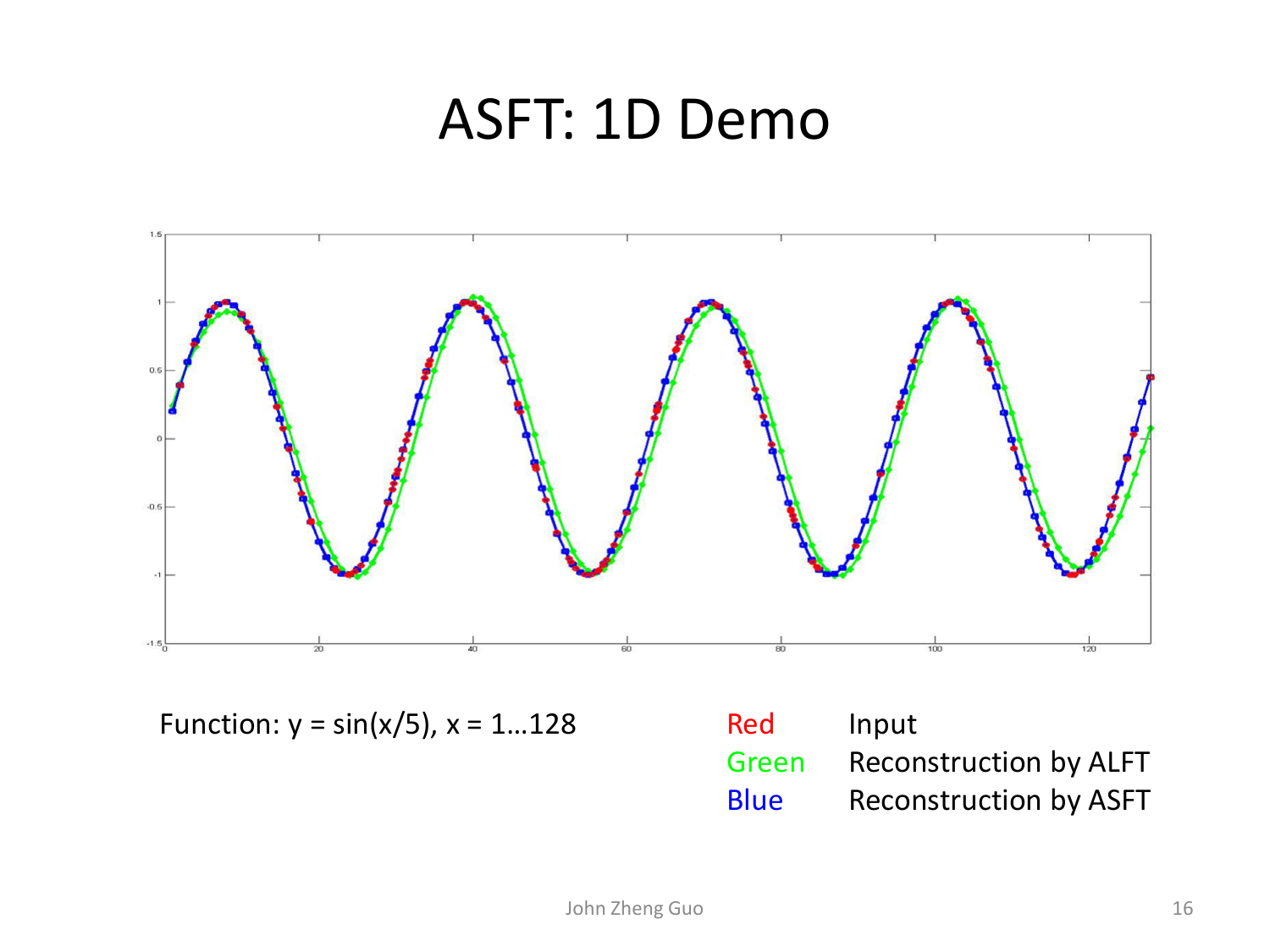## WSCB Real Data Test (1)

Images Removed Due to Show Right Permission

Iline stacks after migration without (left) and with(right) ASFT interpolation

John Zheng Guo 17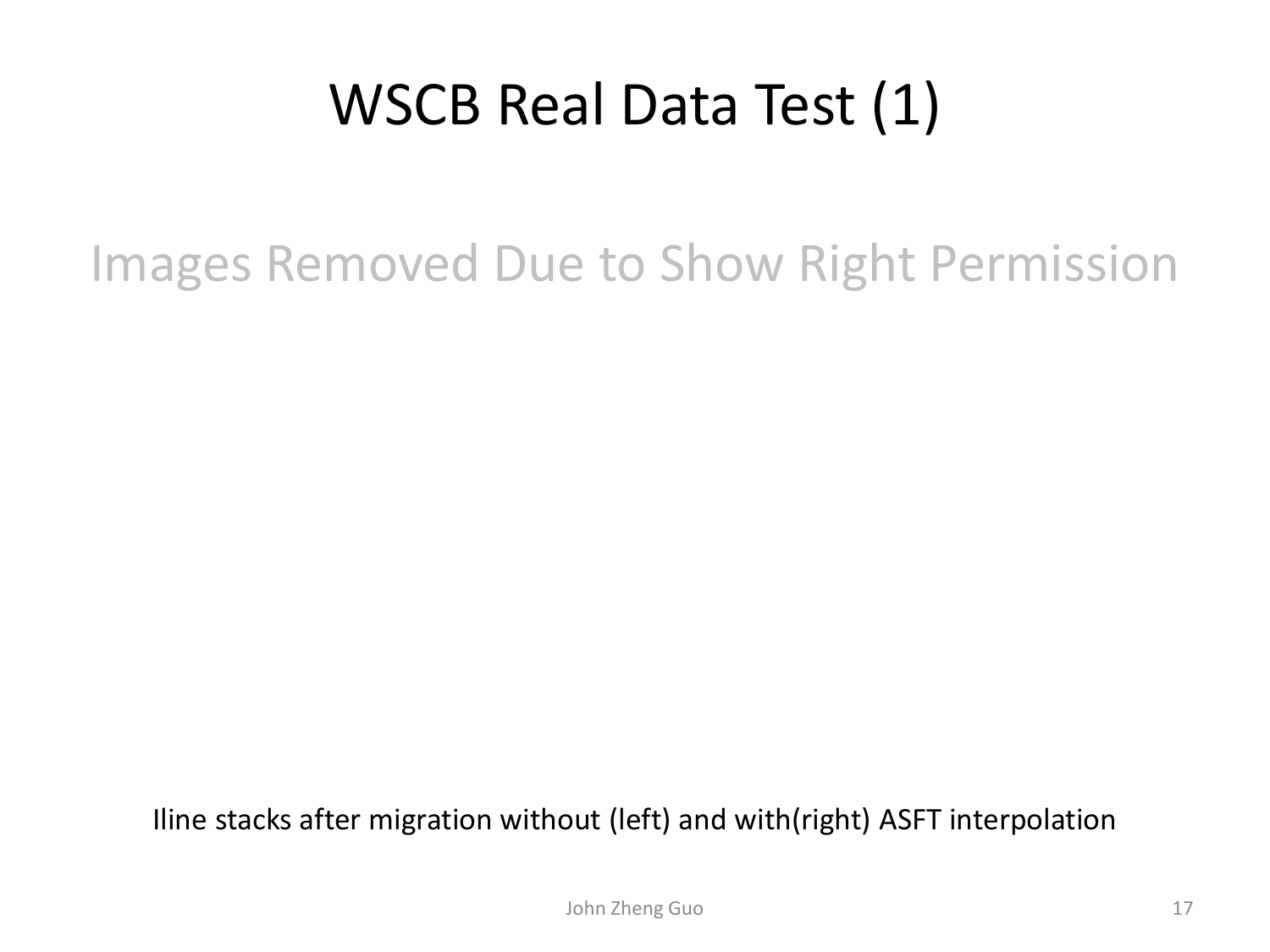## WSCB Real Data Test (2)

Images Removed Due to Show Right Permission

xline stacks after migration without (left) and with(right) ASFT interpolation

John Zheng Guo 18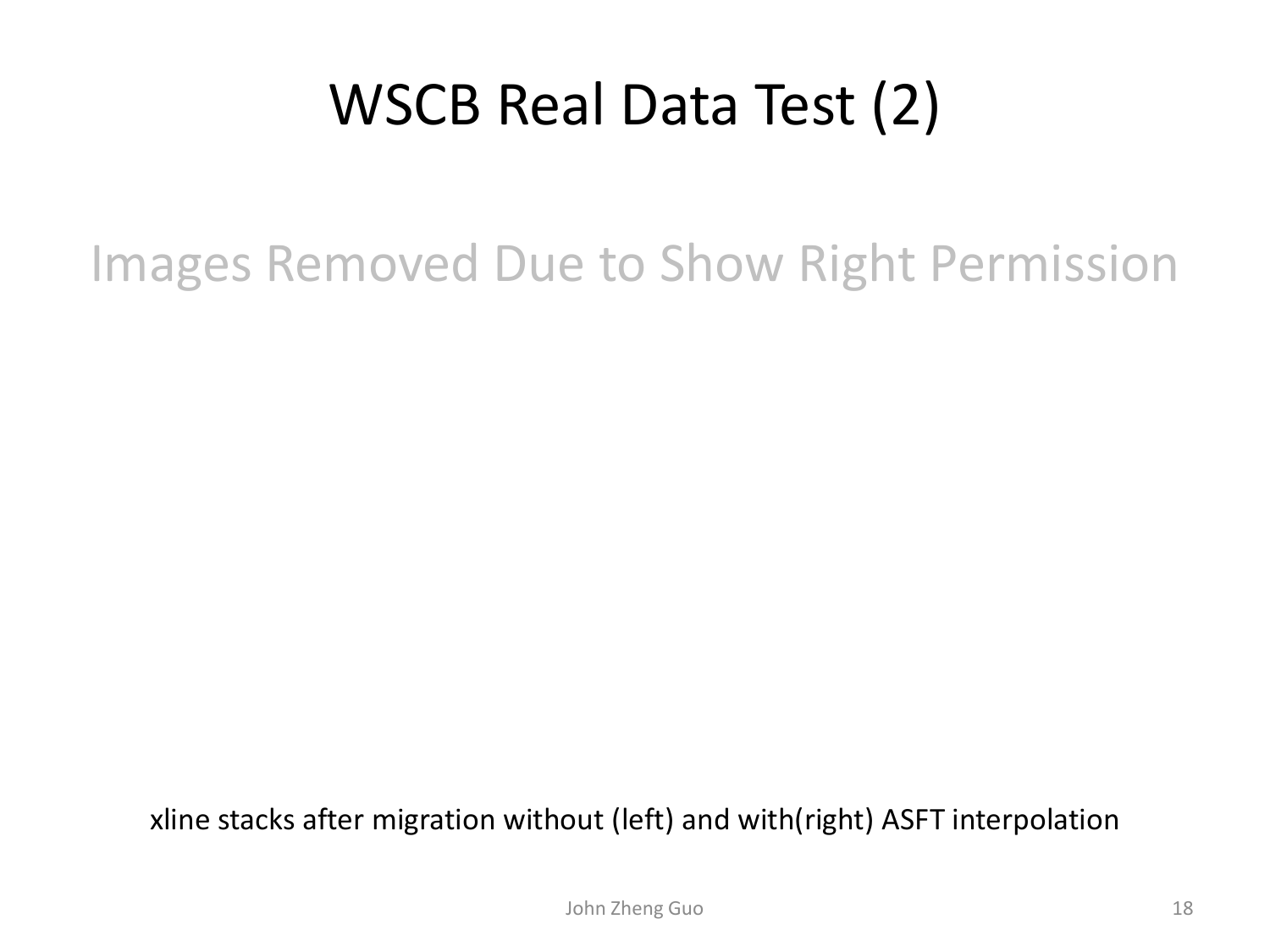## WSCB Real Data Test (3)

Images Removed Due to Show Right Permission

Shallow time slices after migration without (left) and with(right) ASFT interpolation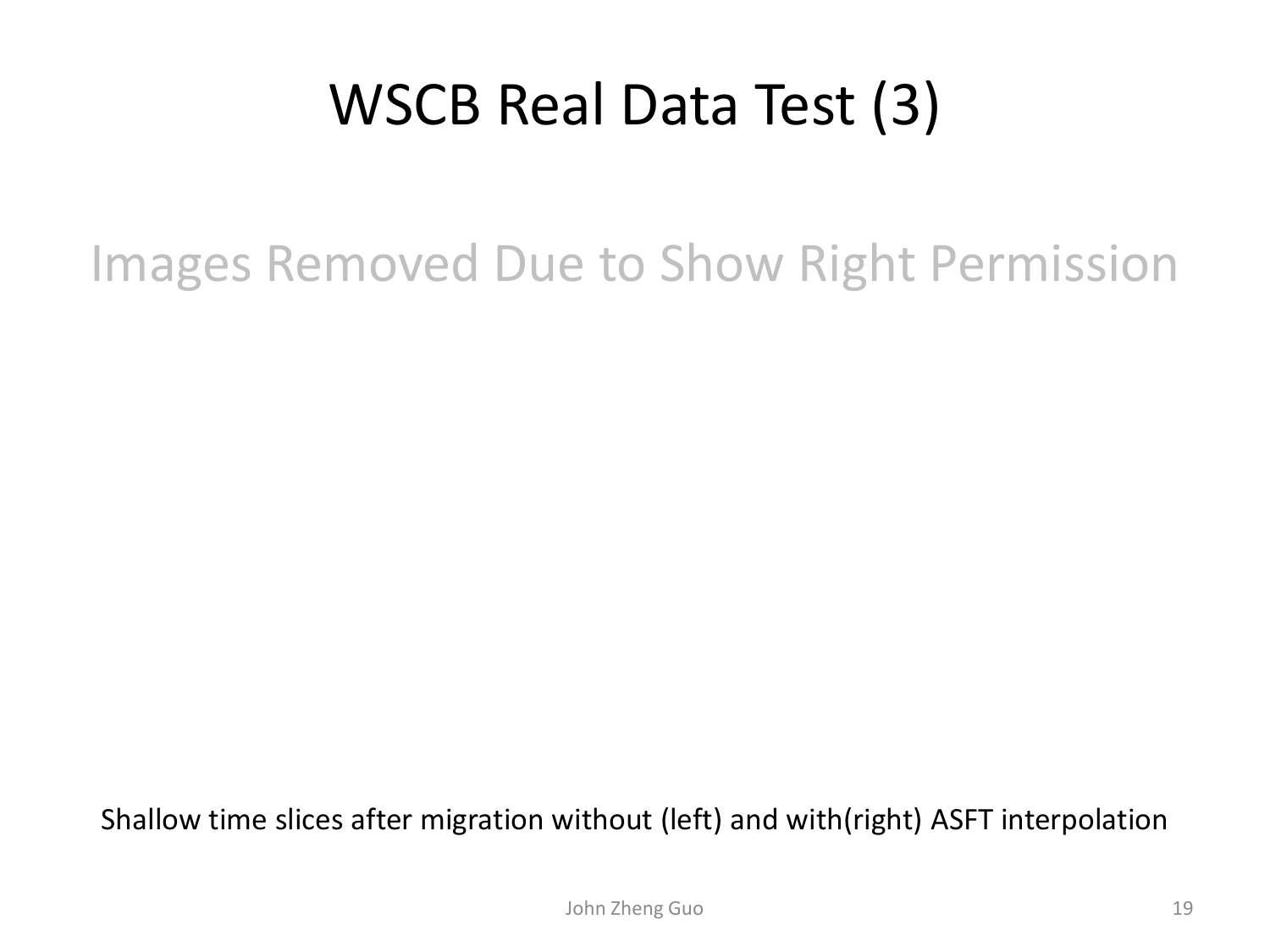## WSCB Real Data Test (4)

Images Removed Due to Show Right Permission

Deep time slices after migration without (left) and with(right) ASFT interpolation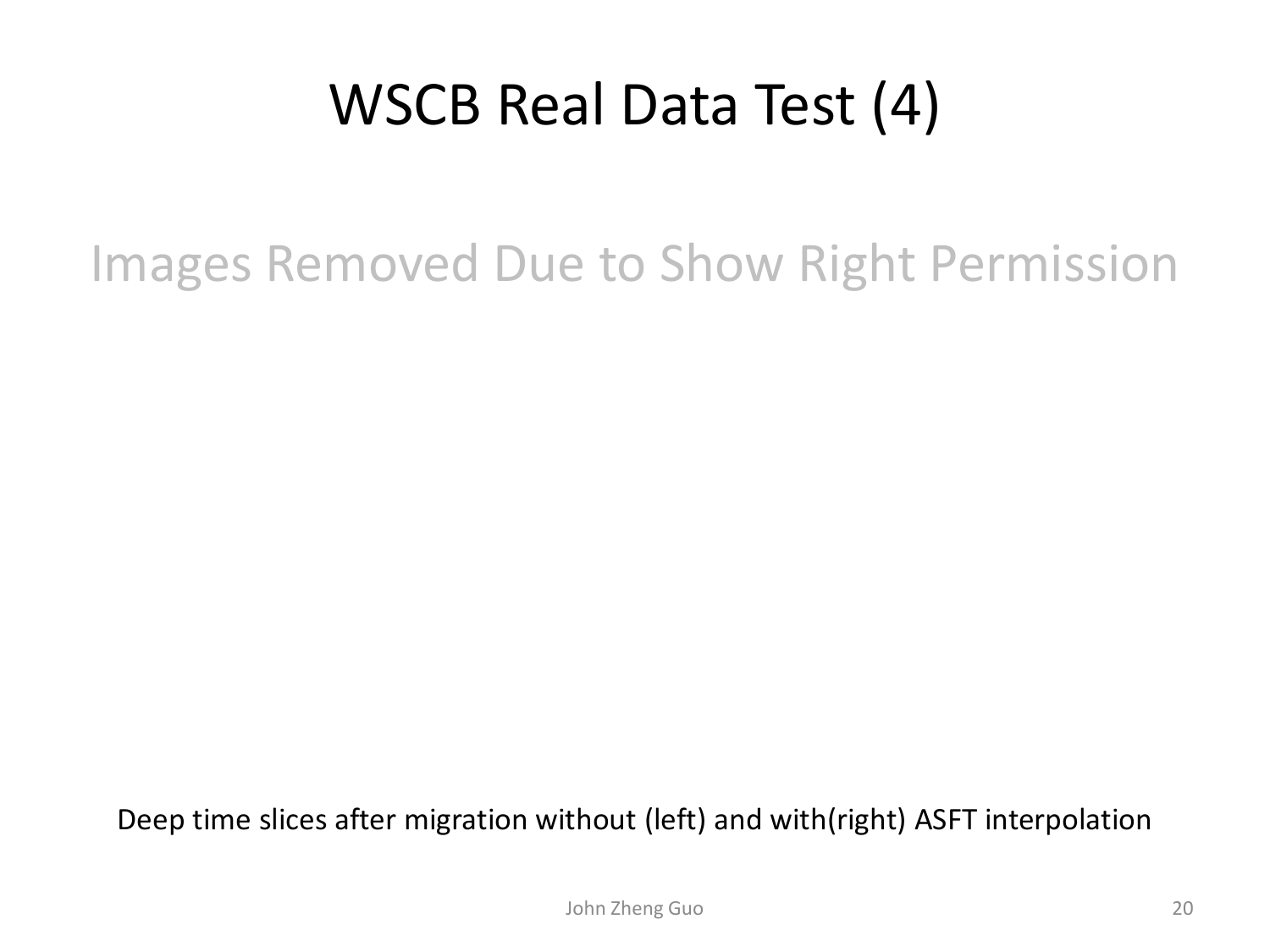## Conclusions

- 5D interpolation is a useful technique to improve migration quality.
- Fourier-based methods provide the best interpolation results.
- ASFT improves upon existing popular methods such as POCS, MWNI, and ALFT.
- ASFT produced excellent results on Western Canadian Sedimentary Basin (WCSB) data.